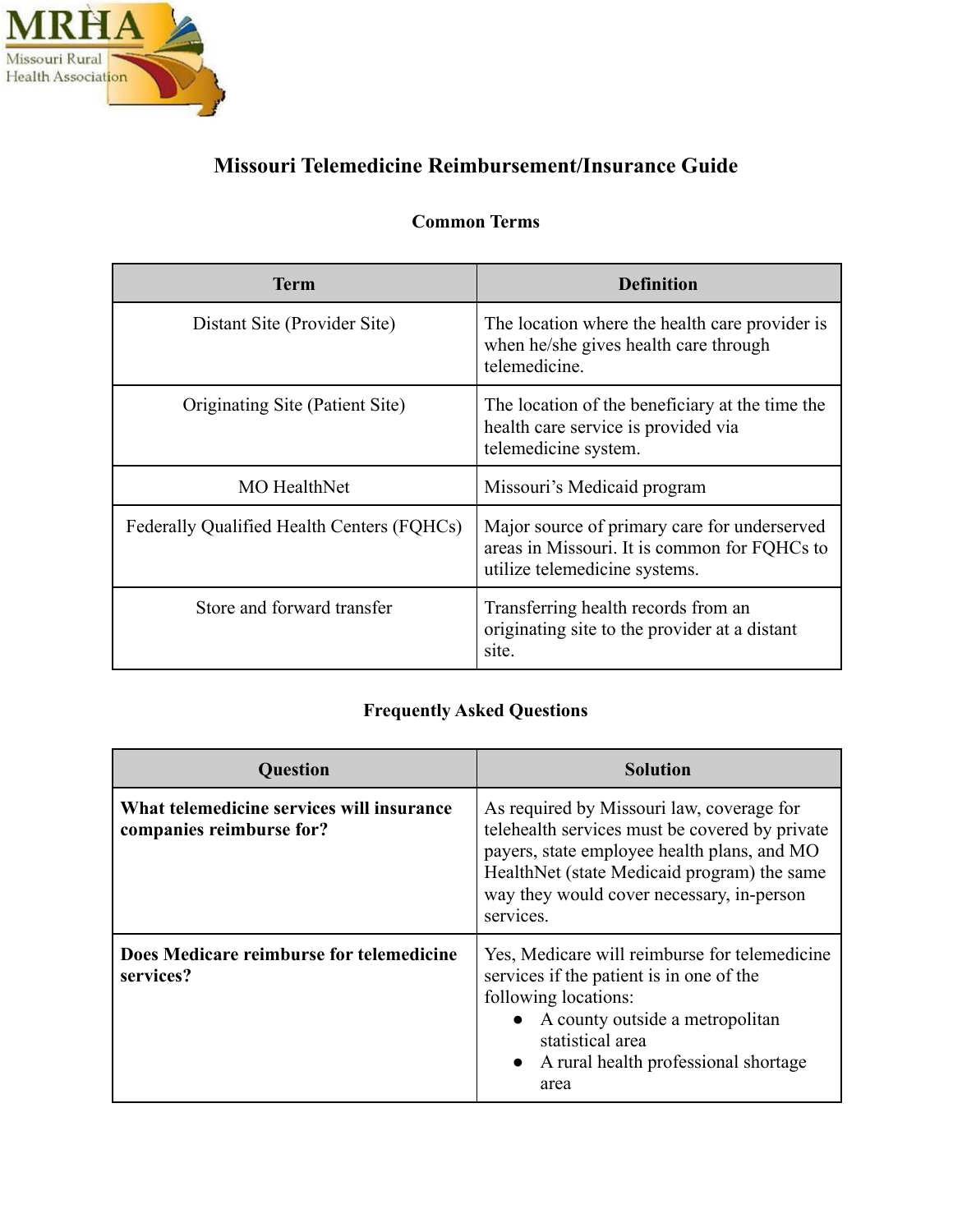

| Does Missouri Medicaid reimburse for<br>services from all providers?                                              | In order to be reimbursed for<br>telemedicine visits under Missouri Medicaid,<br>providers must be one of the following:<br>Physicians, assistant physicians, and<br>physician assistants<br>Advanced practice registered nurses<br>Dentists, oral surgeons, and dental<br>hygienists under the supervision of a<br>currently registered and licensed<br>dentist<br>Psychologists and provisional<br>$\bullet$<br>licensees<br>Pharmacists<br>Speech, occupational, or physical<br>therapists<br>Clinical social workers<br>Podiatrists<br>Optometrists<br>Licensed professional counselors<br>Eligible health care providers under<br>subdivisions $(1)$ to $(10)$ practicing in a<br>rural health clinic, federally qualified<br>health center, or community mental<br>health center. |
|-------------------------------------------------------------------------------------------------------------------|-----------------------------------------------------------------------------------------------------------------------------------------------------------------------------------------------------------------------------------------------------------------------------------------------------------------------------------------------------------------------------------------------------------------------------------------------------------------------------------------------------------------------------------------------------------------------------------------------------------------------------------------------------------------------------------------------------------------------------------------------------------------------------------------|
| Does every health care provider<br>automatically qualify to be reimbursed for<br>providing telemedicine services? | In order to legally provide telemedicine<br>services and be reimbursed for such services,<br>the health care provider must be enrolled as a<br>MO HealthNet provider.                                                                                                                                                                                                                                                                                                                                                                                                                                                                                                                                                                                                                   |
| Are reimbursement rates the same between<br>in-person and telemedicine services?                                  | Private payer and Missouri HealthNet<br>reimbursement rates are the same for<br>in-person and virtual services.                                                                                                                                                                                                                                                                                                                                                                                                                                                                                                                                                                                                                                                                         |
| How much is the originating site<br>reimbursed for?                                                               | The originating site can bill for a set<br>telemedicine site fee, but not for the service<br>provided via telemedicine system.<br>*Not all private insurance companies cover<br>fees for the originating site.                                                                                                                                                                                                                                                                                                                                                                                                                                                                                                                                                                          |
| How much is the distant site reimbursed<br>for?                                                                   | The distant site will be reimbursed the same<br>amount as the face-to-face service.                                                                                                                                                                                                                                                                                                                                                                                                                                                                                                                                                                                                                                                                                                     |
| Is store-and-forward transfer of medical<br>records legal in Missouri?                                            | Yes, store-and-forward transfer is now<br>allowed by MO HealthNet.                                                                                                                                                                                                                                                                                                                                                                                                                                                                                                                                                                                                                                                                                                                      |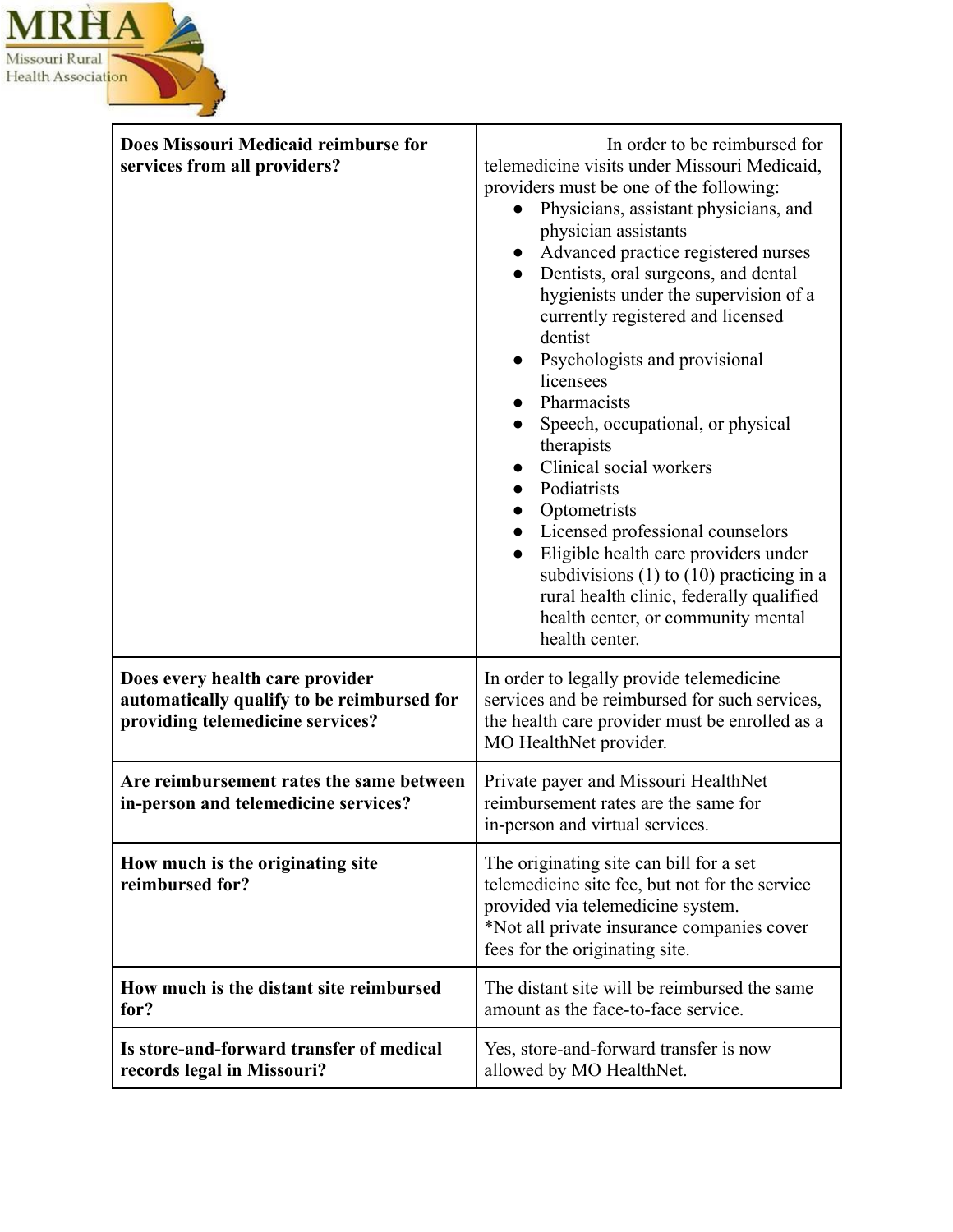

**Will you be reimbursed if you contract a telemedicine service outside of Missouri?**

Yes, as long as the provider is enrolled with MO HealthNet and has a Missouri license.

### **Billing Assistance**

| <b>Service</b>                                                                                        | Code                                                                                     |
|-------------------------------------------------------------------------------------------------------|------------------------------------------------------------------------------------------|
| Telemedicine facility fee charged by the<br>originating site                                          | Q3014                                                                                    |
| Medical service provided from the distant<br>site                                                     | Appropriate CPT code for the service plus<br>"GT" modifier to signify telemedicine claim |
| For specific service codes, use the Centers<br>for Medicare & Medicaid Services<br>document provided: | <b>Centers for Medicare &amp; Medicaid Services</b>                                      |

### **ICD-10 Diagnosis and Procedure Codes**

| <b>Question</b>              | Answer                                                                                                                                                                                                                                                                                                                                                                                               |
|------------------------------|------------------------------------------------------------------------------------------------------------------------------------------------------------------------------------------------------------------------------------------------------------------------------------------------------------------------------------------------------------------------------------------------------|
| What is an ICD-10 code?      | These codes are a 3 to 7 character,<br>alphanumeric code. Each code begins with a<br>letter, followed by two numbers. (For<br>example, A15-A19 represent different<br>tuberculosis diagnosis; A15 is respiratory<br>tuberculosis)                                                                                                                                                                    |
| Why are ICD-10 codes used?   | Under the Health Insurance Portability and<br>Accountability Act (HIPAA), ICD-10 codes<br>are used for diagnostic purposes. They can be<br>used to track statistics/disease burden, quality<br>outcomes, mortality statistics, and billing<br>(American Academy of Pediatrics).<br>They are also used so patients receive proper<br>treatment and are billed correctly for the<br>services provided. |
| Where are ICD-10 codes used? | ICD-10 codes are included in any kind of<br>patient paperwork (hospital records, medical<br>charts, billing, etc).                                                                                                                                                                                                                                                                                   |